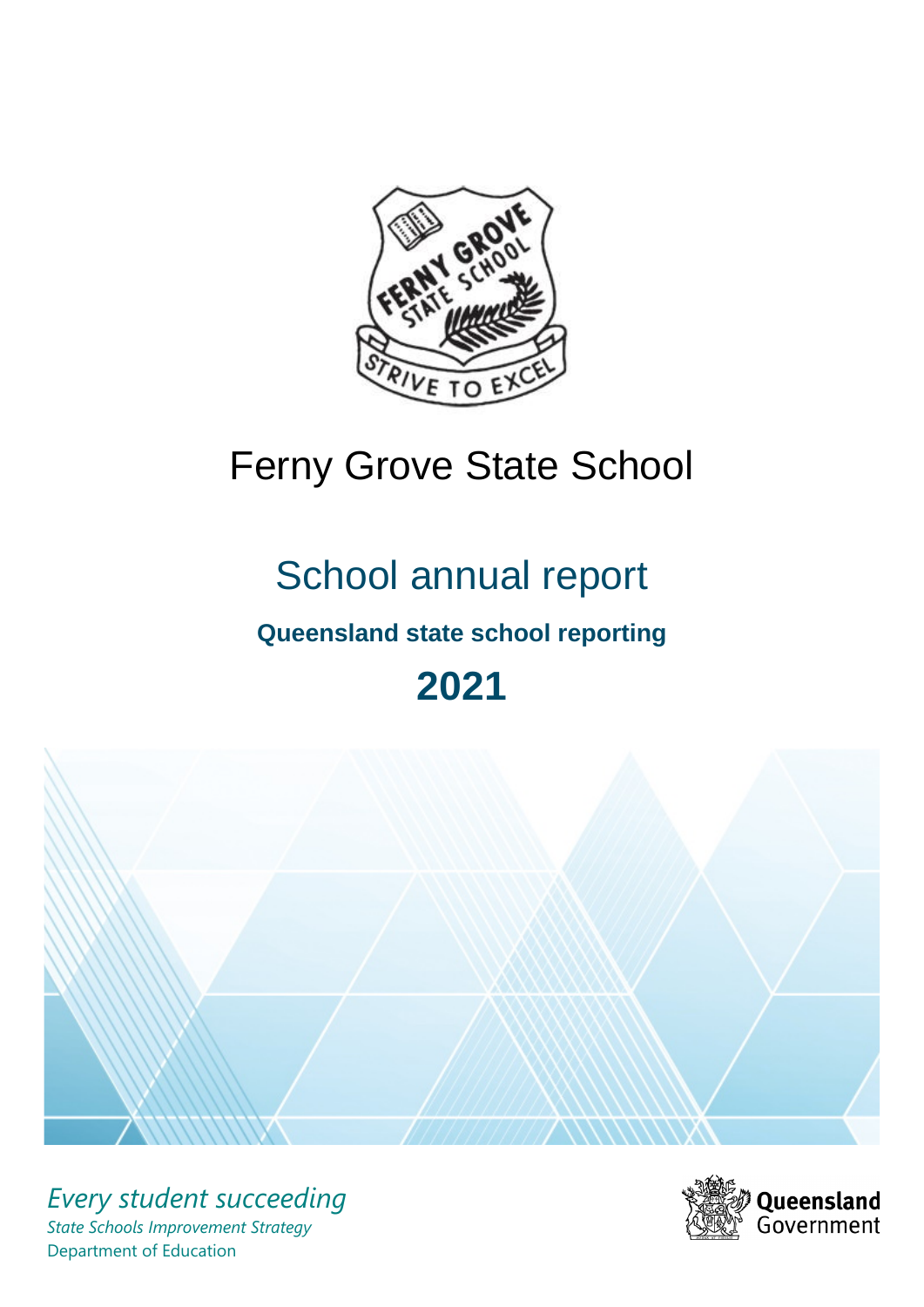**OFFICIAL – Public** Published as information source only. Public information used to create this report may not appear in this format in the public domain Please refer to disclaimer information.

#### **Contact details**

| <b>Postal Address</b> | Finvoy Street Ferny Grove 4055   |
|-----------------------|----------------------------------|
| <b>Phone</b>          | $(07)$ 3550 5333                 |
| Fax                   | $(07)$ 3550 5300                 |
| <b>Email</b>          | principal@fernygrovess.eq.edu.au |
| Website               | https://fernygrovess.eg.edu.au   |

#### **Disclaimer**

The materials presented in this report are distributed by the Department of Education (the department) as an information source only.

The information and data in this report is subject to change without notice.<br>The department makes no statements, representations, or warranties about the accuracy or completeness of, and you should not rely on, any informa report. The department disclaim all responsibility and all liability (including without limitation, liability in negligence) for all expenses, losses, damages and costs you might incur as a

result of the information in this report being inaccurate or incomplete in any way, and for any reason. Despite our best efforts, the department makes no warranties that the information in this report is free of infection by computer viruses or other contamination.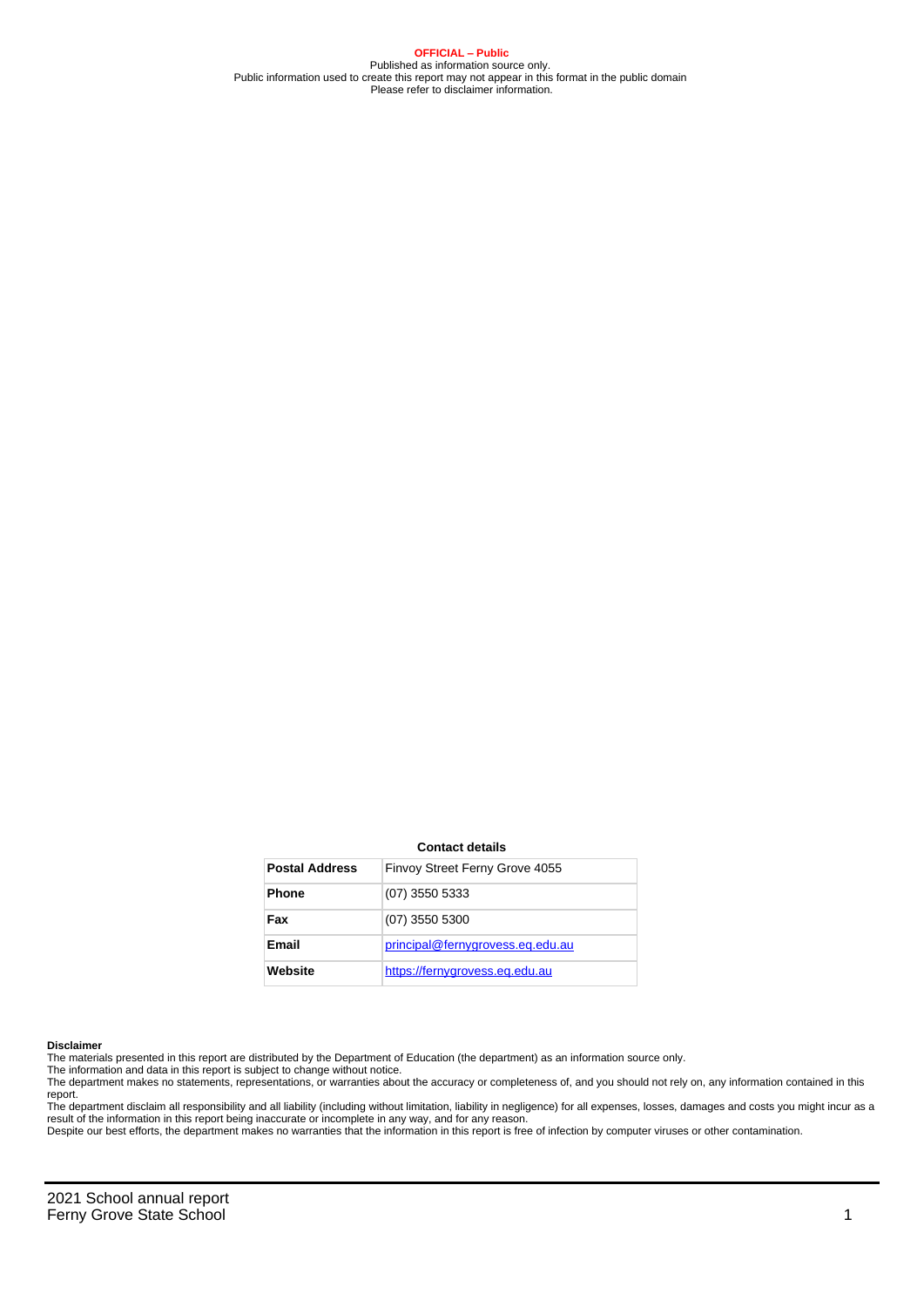| School context                   |                                                                                                                                                                                              |
|----------------------------------|----------------------------------------------------------------------------------------------------------------------------------------------------------------------------------------------|
| Coeducational or single sex      | Coeducational                                                                                                                                                                                |
| <b>Independent Public School</b> | Yes                                                                                                                                                                                          |
| Year levels offered in 2021      | Prep Year - Year 6                                                                                                                                                                           |
| Webpages                         | Additional information about Queensland state schools is located on the:<br>My School website<br>Queensland Government data website<br>Queensland Government schools directory website.<br>٠ |

# **Characteristics of the student body**

### **Student enrolments**

#### **Table 1: Student enrolments by year level**

|                   |      | <b>February</b> |      |      | <b>August</b> |      |
|-------------------|------|-----------------|------|------|---------------|------|
| Year Level        | 2019 | 2020            | 2021 | 2019 | 2020          | 2021 |
| <b>Prep Year</b>  | 115  | 98              | 108  | 117  | 97            | 108  |
| Year 1            | 136  | 114             | 99   | 138  | 118           | 98   |
| Year 2            | 124  | 147             | 123  | 123  | 144           | 123  |
| Year <sub>3</sub> | 130  | 117             | 140  | 131  | 119           | 139  |
| Year 4            | 118  | 130             | 120  | 115  | 134           | 122  |
| Year 5            | 121  | 117             | 139  | 122  | 119           | 139  |
| Year <sub>6</sub> | 135  | 130             | 124  | 135  | 131           | 123  |
| <b>Total</b>      | 879  | 853             | 853  | 881  | 862           | 852  |

Notes

1. Student counts include headcount of all full- and part-time students at the school.

## **Average class sizes**

#### **Table 2: Average class size information for each phase of schooling**

| <b>Year Levels</b> | 2019 | 2020 | 2021 |
|--------------------|------|------|------|
| Prep – Year 3      | 24   | 24   | 23   |
| Year 4 – Year 6    | 26   | 26.  | 26   |

Notes

1. Classes are measured against the target of 25 students per teacher in Prep to Year 3 and Years 11 to 12, and target of 28 students per teacher in Years 4 to 10. Where composite classes exist across cohorts (e.g. Year 3/4) the class size targets would be the lower cohort target.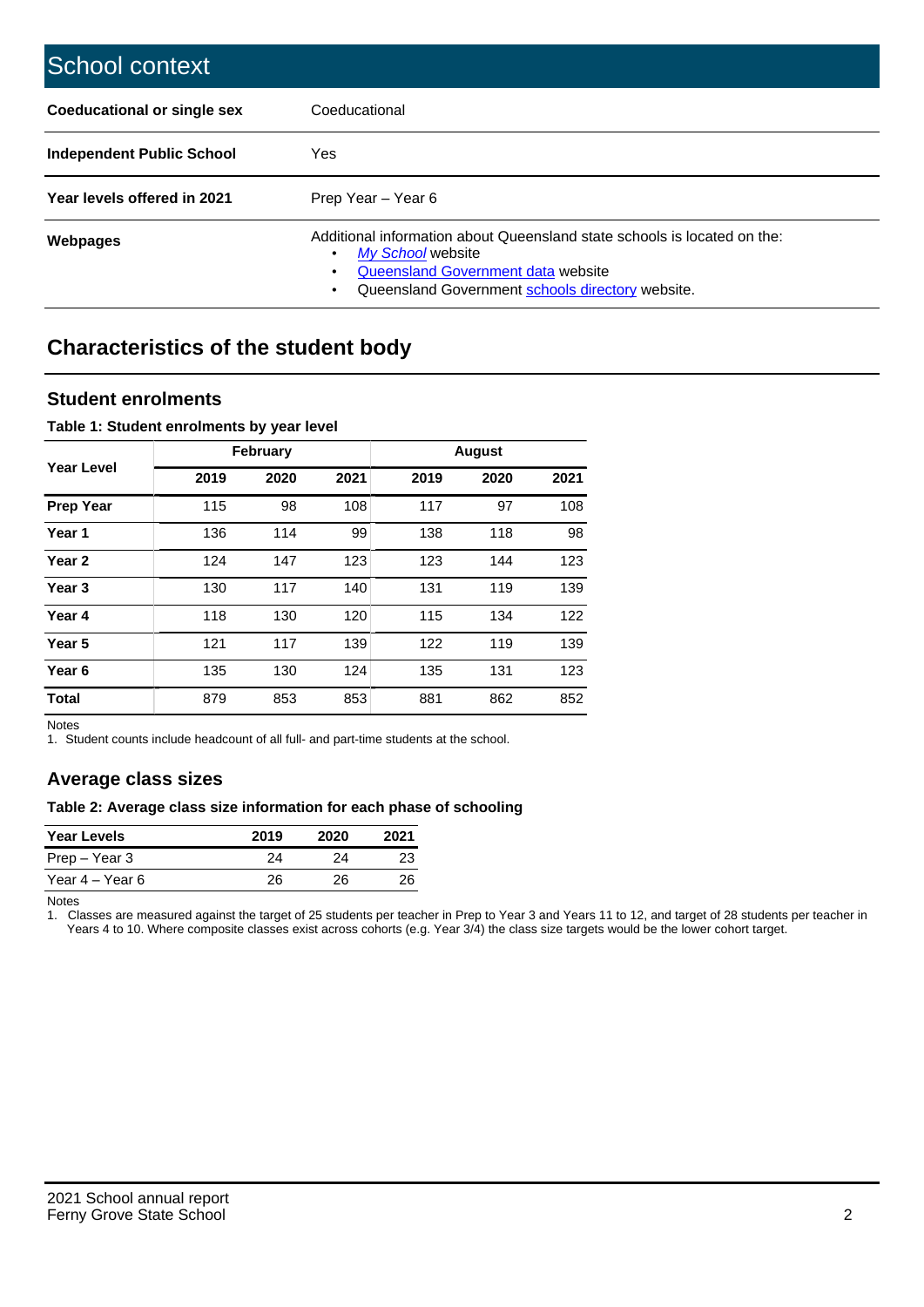## **Respectful relationships education**

To support students' learning, health and wellbeing all state schools are required to implement respectful relationships education through the Prep to Year 10 Australian Curriculum: Health and Physical Education and/or through school pastoral care programs across Prep to Year 12.

### **Parent, student and staff satisfaction**

Tables 3–5 show selected items from the Parent/Caregiver, Student and Staff School Opinion Surveys. In response to the COVID-19 health emergency, the annual school opinion surveys of students, teachers and staff were not administered in 2020. A new time series started in 2021 and data from this collection is not considered directly comparable with earlier collections due to significant methodology changes.

For state level information go to the **[School Opinion Survey](https://qed.qld.gov.au/publications/reports/statistics/schooling/schools/schoolopinionsurvey) webpage**.

#### **Table 3: Parent/Caregiver Survey**

| Percentage of parents/caregivers who agree <sup>1</sup> that:                                               | 2019  | 2020 | 2021  |
|-------------------------------------------------------------------------------------------------------------|-------|------|-------|
| This is a good school.                                                                                      | 99.0% |      | 96.5% |
| My child likes being at this school. <sup>2</sup>                                                           | 99.1% |      | 94.0% |
| My child feels safe at this school. <sup>2</sup>                                                            | 97.1% |      | 94.6% |
| My child's learning needs are being met at this school. <sup>2</sup>                                        | 94.4% |      | 90.8% |
| My child is making good progress at this school. <sup>2</sup>                                               | 98.1% |      | 93.9% |
| Teachers at this school expect my child to do his or her best. <sup>2</sup>                                 | 98.1% |      | 97.5% |
| Teachers at this school provide my child with useful feedback about his or her school<br>work. <sup>2</sup> | 97.1% |      | 91.4% |
| Teachers at this school motivate my child to learn. <sup>2</sup>                                            | 98.1% |      | 95.0% |
| Teachers at this school treat students fairly. <sup>2</sup>                                                 | 95.2% |      | 95.0% |
| can talk to my child's teachers about my concerns. <sup>2</sup>                                             | 96.3% |      | 96.5% |
| This school works with me to support my child's learning. <sup>2</sup>                                      | 95.3% |      | 92.1% |
| This school takes parents' opinions seriously. <sup>2</sup>                                                 | 88.8% |      | 85.2% |
| Student behaviour is well managed at this school. <sup>2</sup>                                              | 88.2% |      | 91.4% |
| This school looks for ways to improve. <sup>2</sup>                                                         | 98.0% |      | 92.9% |
| This school is well maintained. <sup>2</sup>                                                                | 97.2% |      | 97.5% |

Notes

1. Agree represents the percentage of respondents who Somewhat Agree, Agree or Strongly Agree with the statement.

2. Nationally agreed parents/caregiver items.

3. DW = Data withheld to ensure confidentiality.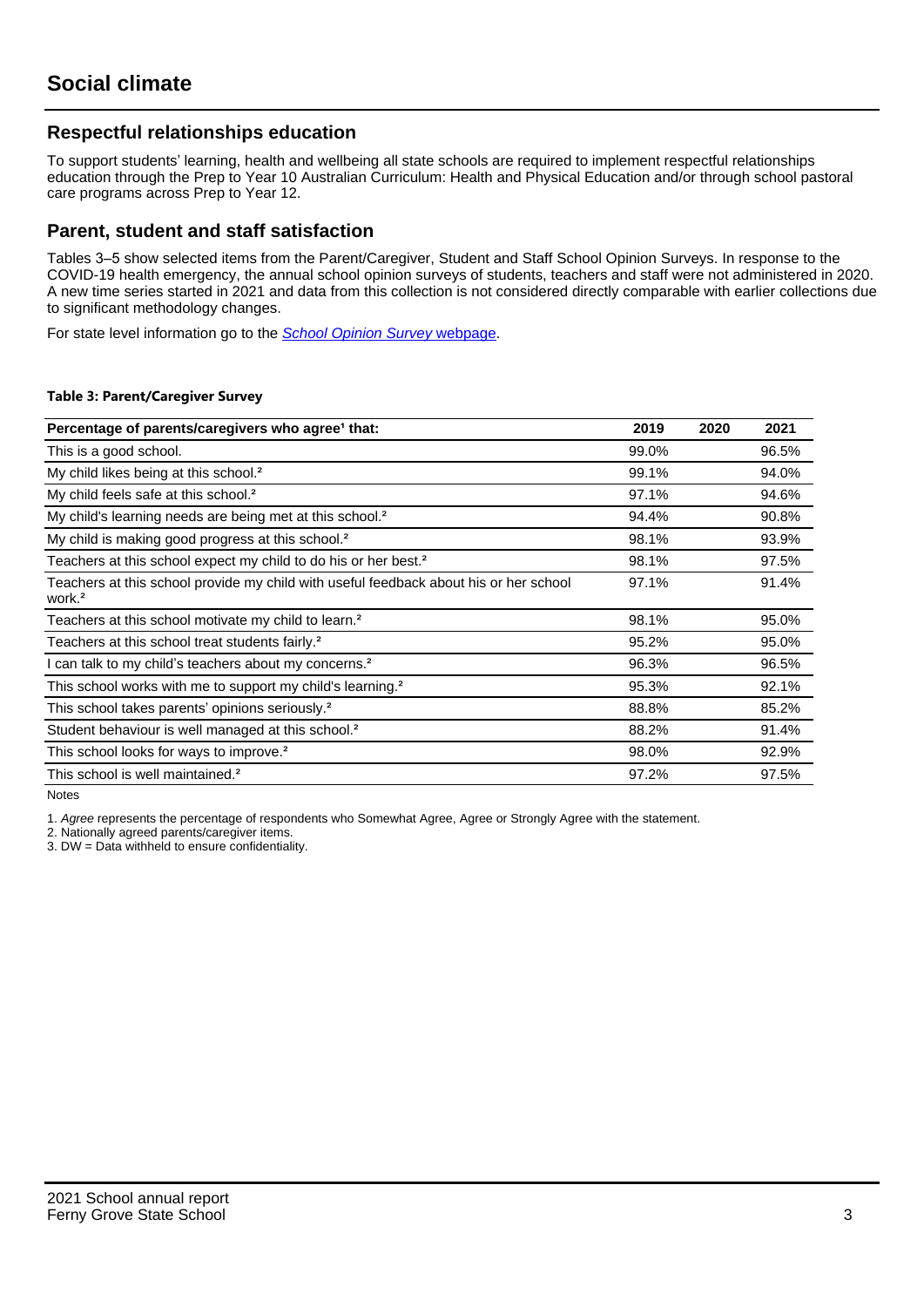#### **Table 4: Student Survey**

| Percentage of students who agree <sup>1</sup> that:                            | 2019  | 2020 | 2021   |
|--------------------------------------------------------------------------------|-------|------|--------|
| I like being at my school. <sup>2</sup>                                        | 94.9% |      | 75.5%  |
| I feel safe at my school. <sup>2</sup>                                         | 95.8% |      | 87.3%  |
| My teachers motivate me to learn. <sup>2</sup>                                 | 97.5% |      | 94.4%  |
| My teachers expect me to do my best. <sup>2</sup>                              | 98.3% |      | 100.0% |
| My teachers provide me with useful feedback about my school work. <sup>2</sup> | 99.1% |      | 90.7%  |
| Teachers at my school treat students fairly. <sup>2</sup>                      | 92.3% |      | 81.8%  |
| I can talk to my teachers about my concerns. <sup>2</sup>                      | 91.5% |      | 76.9%  |
| My school takes students' opinions seriously. <sup>2</sup>                     | 93.9% |      | 70.9%  |
| Student behaviour is well managed at my school. <sup>2</sup>                   | 88.0% |      | 74.1%  |
| My school looks for ways to improve. <sup>2</sup>                              | 97.4% |      | 88.9%  |
| My school is well maintained. <sup>2</sup>                                     | 97.4% |      | 84.3%  |
| My school gives me opportunities to do interesting things. <sup>2</sup>        | 97.4% |      | 92.5%  |

Notes

1. Agree represents the percentage of respondents who Somewhat Agree, Agree or Strongly Agree with the statement.

2. Nationally agreed student items.

3. DW = Data withheld to ensure confidentiality.

#### **Table 5: Staff Survey**

| Percentage of staff who agree <sup>1</sup> that:                                                            | 2019  | 2020 | 2021   |
|-------------------------------------------------------------------------------------------------------------|-------|------|--------|
| I feel confident embedding Aboriginal and Torres Strait Islander perspectives across the<br>learning areas. | 94.1% |      | 100.0% |
| I enjoy working at this school. <sup>2</sup>                                                                | 93.6% |      | 93.8%  |
| I feel this school is a safe place in which to work. <sup>2</sup>                                           | 95.7% |      | 87.5%  |
| I receive useful feedback about my work at this school. <sup>2</sup>                                        | 87.2% |      | 87.0%  |
| Students are encouraged to do their best at this school. <sup>2</sup>                                       | 97.8% |      | 100.0% |
| Students are treated fairly at this school. <sup>2</sup>                                                    | 97.9% |      | 91.7%  |
| Student behaviour is well managed at this school. <sup>2</sup>                                              | 95.7% |      | 79.2%  |
| Staff are well supported at this school. <sup>2</sup>                                                       | 89.4% |      | 87.2%  |
| This school takes staff opinions seriously. <sup>2</sup>                                                    | 91.5% |      | 81.3%  |
| This school looks for ways to improve. <sup>2</sup>                                                         | 95.7% |      | 95.8%  |
| This school is well maintained. <sup>2</sup>                                                                | 97.9% |      | 95.8%  |
| This school gives me opportunities to do interesting things. <sup>2</sup>                                   | 89.1% |      | 91.5%  |

Notes

1. Agree represents the percentage of respondents who Somewhat Agree, Agree or Strongly Agree with the statement.

2. Nationally agreed staff items.

3. DW = Data withheld to ensure confidentiality.

## **Description of how this school manages non-attendance**

Queensland state schools manage non-attendance in line with the Queensland Department of Education procedures: [Managing Student Absences and Enforcing Enrolment and Attendance at State Schools](https://ppr.qed.qld.gov.au/pp/managing-student-absences-and-enforcing-enrolment-and-attendance-at-state-schools-procedure); and [Roll Marking in State Schools,](https://ppr.qed.qld.gov.au/pp/roll-marking-in-state-schools-procedure) which outline processes for managing and recording student attendance and absenteeism.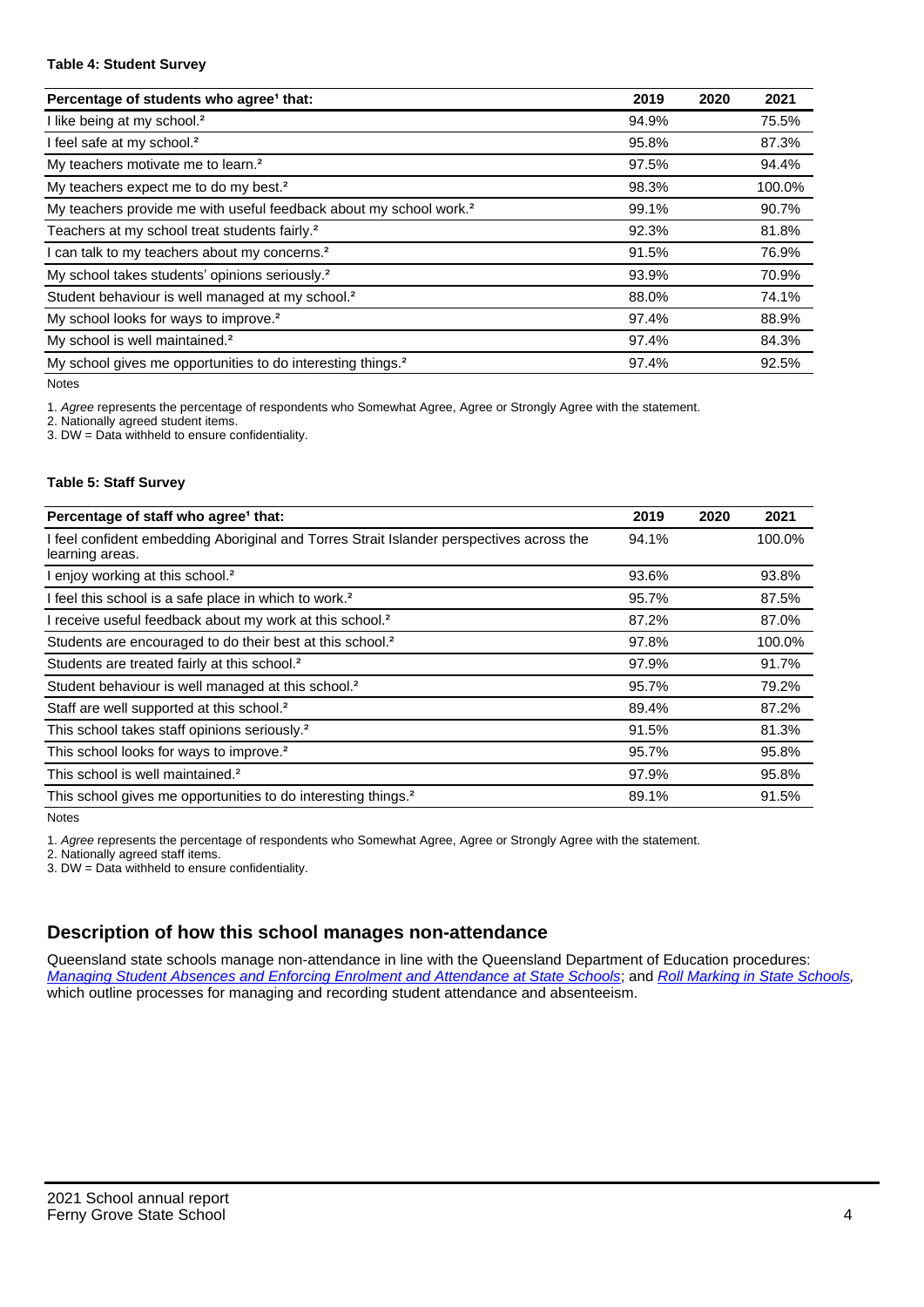## **School disciplinary absences**

#### **Table 6: Count of school disciplinary absences at this school**

| Type of school disciplinary absence | 2019 | 2020 | 2021 |
|-------------------------------------|------|------|------|
| Short suspension                    | 19   | 15   | 16   |
| Long suspension                     | 0    |      |      |
| Exclusion                           | 0    |      |      |
| Total                               | 19   | 15   | 16   |

Notes

1. School disciplinary absence (SDA) data is a total of short suspensions (1–10 days), long suspensions (11–20 days), exclusions and cancellations. 2. The number of SDAs is not the number of students who received an SDA as one student may be suspended several times in a school year. Each time a student is suspended it is recorded as an additional SDA. The data does not reflect the outcomes of appeal decisions.

3. 2020 data was impacted by the COVID-19 health emergency. There were significantly fewer SDAs during the home-based learning period (the first five weeks of Term 2) compared to other years.

# **School funding**

## **School income broken down by funding source**

School income, reported by financial year accounting cycle using standardised national methodologies and broken down by funding source is available via the [My School](http://www.myschool.edu.au/) website.

#### **How to access our income details**

- 1. Click on the My School link <http://www.myschool.edu.au/>.
- 2. Enter the school name or suburb of the school you wish to search.

|  | Search by school name or suburb |  | <b>School sector</b> |  | $\sim$ and $\sim$ represents the set of $\sim$ | <b>State</b> |  |  |  |
|--|---------------------------------|--|----------------------|--|------------------------------------------------|--------------|--|--|--|
|--|---------------------------------|--|----------------------|--|------------------------------------------------|--------------|--|--|--|

3. Click on View School Profile to access the school's profile.



4. Click on Finances and select the appropriate year to view school financial information.

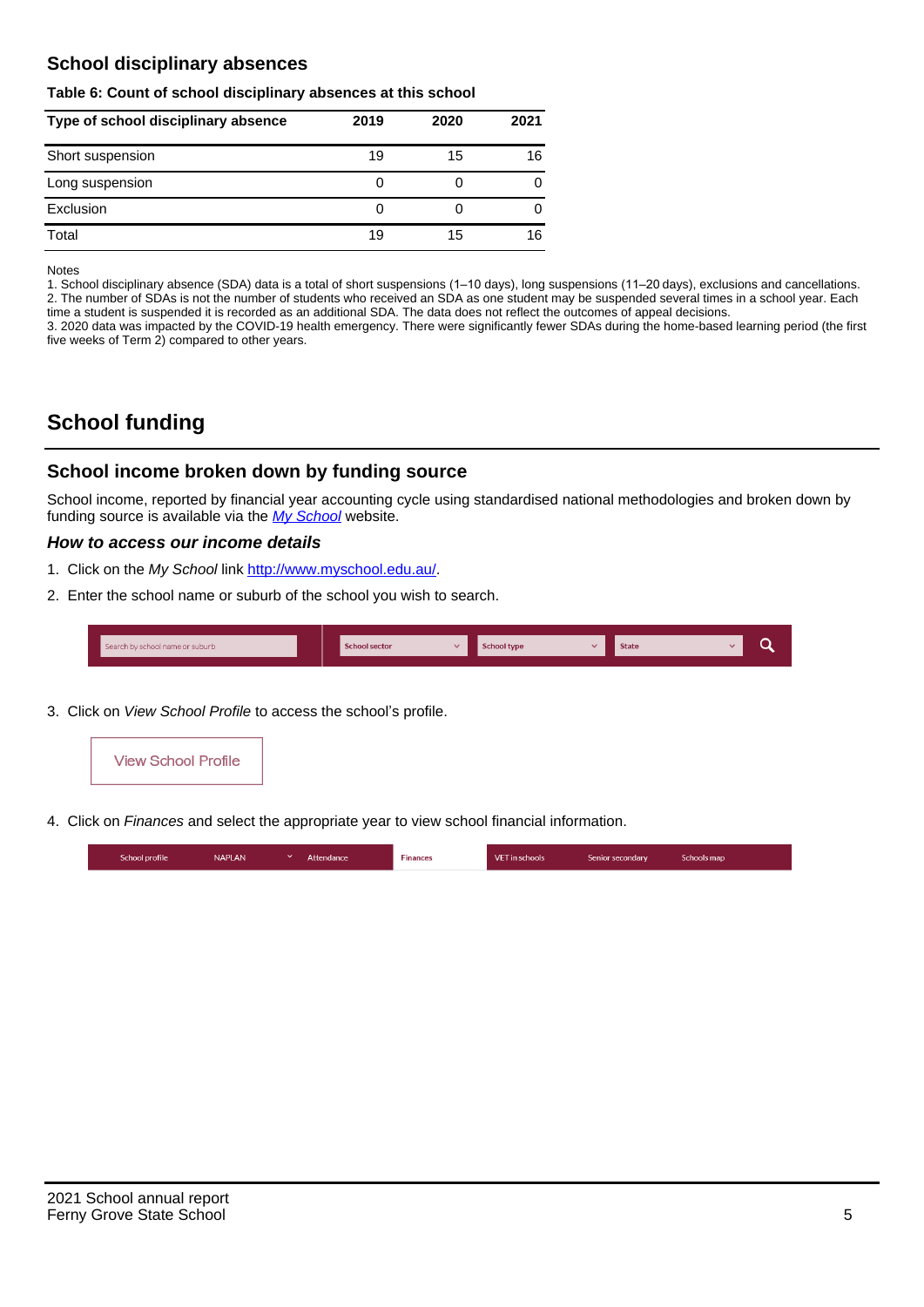# **Teacher standards and qualifications**

The Teacher registration eligibility requirements: Policy (p.1) states:

To be eligible for registration, a person must satisfy the Queensland College of Teachers (QCT) that they meet requirements regarding qualification and experience, or have otherwise met the requirements of the Australian Professional Standards for Teachers (APST). A person must also satisfy the QCT that they are suitable to teach and meet English language proficiency requirements. All these requirements are specified in the Act and the Education (Queensland College of Teachers) Regulation 2005 (the Regulation).

The qualifications required for teacher registration are successful completion of either -

- (a) a four-year initial teacher education program including teacher education studies of at least one year (e.g. a Bachelor of Education, or a double Bachelor degree in Science and Teaching) or
- (b) a one-year graduate initial teacher education program following a degree (e.g. a one-year Graduate Diploma of Education (Secondary) after a three-year Bachelor degree) or
- (c) another course of teacher education that the QCT is reasonably satisfied is the equivalent of (a) or (b). These are considered on a case-by-case basis.

For more information, please refer to the following link:

• <https://www.qct.edu.au/registration/qualifications>

# **Workforce composition**

## **Staff composition, including Indigenous staff**

#### **Table 7: Workforce composition for this school**

|                    |      | <b>Teaching staff</b> |      |      | Non-teaching staff |      |      | Indigenous staff |      |
|--------------------|------|-----------------------|------|------|--------------------|------|------|------------------|------|
| <b>Description</b> | 2019 | 2020                  | 2021 | 2019 | 2020               | 2021 | 2019 | 2020             | 2021 |
| Headcount          | 68   | 65                    | 67   | 38   | 35                 | 39   |      |                  |      |
| <b>FTE</b>         | 60   | 59                    | 59   | 25   | 24                 | 25   |      |                  |      |

Notes

1. Teaching staff includes school leaders.

2. Indigenous refers to Aboriginal and Torres Strait Islander people of Australia.

3. FTE = full-time equivalent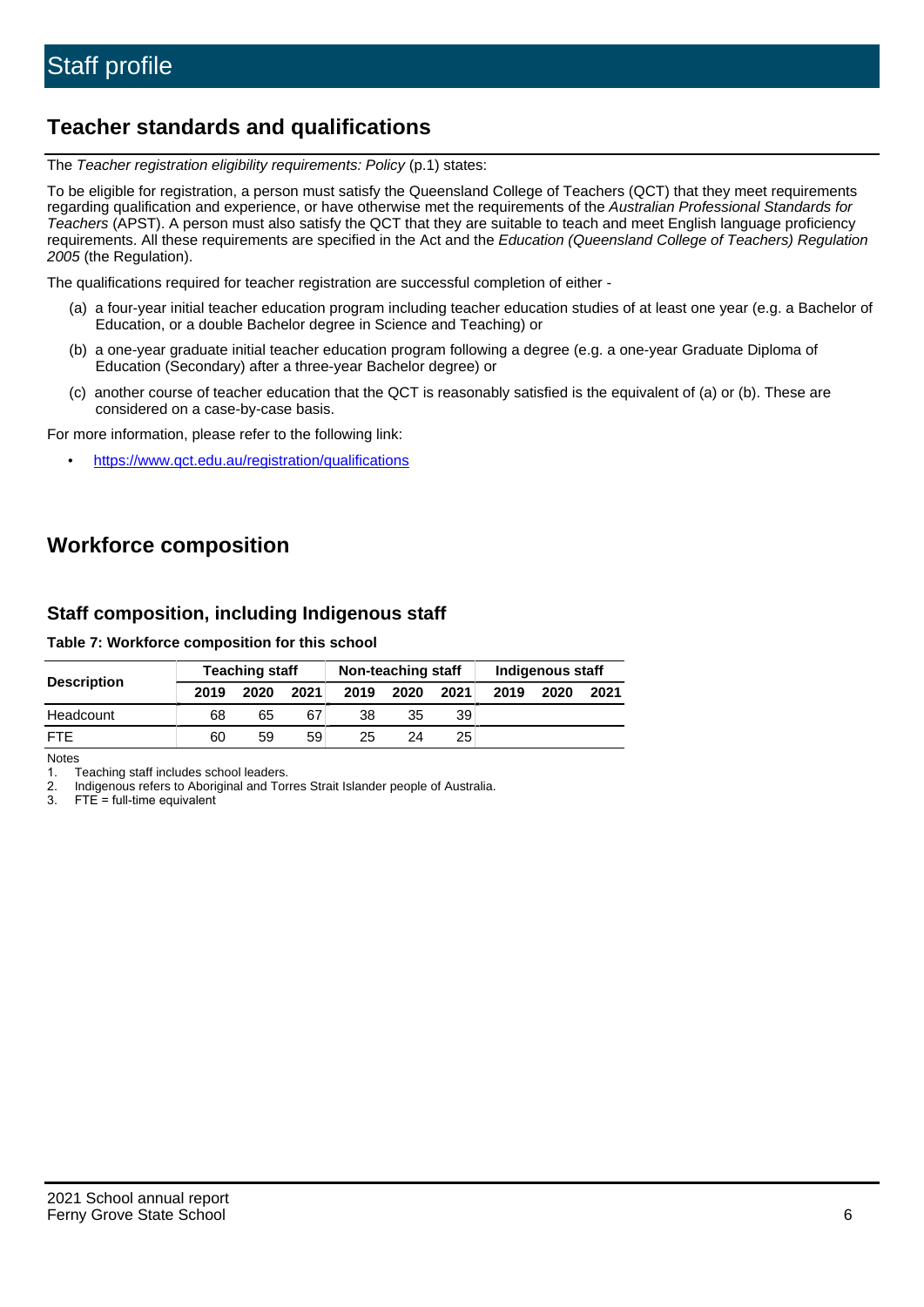# **Key student outcomes**

## **Student attendance**

Tables 8–9 show attendance rates at this school as percentages. In 2020, the COVID-19 health emergency affected student attendance in Queensland Government schools. Comparisons between 2020 and other years' attendance data should not be made.

#### **Table 8: Overall student attendance at this school**

| <b>Description</b>                                  | 2019 | 2020 | 2021 |
|-----------------------------------------------------|------|------|------|
| Overall attendance rate for students at this school | 93%  | 93%  | 93%  |

Notes

1. The attendance rate is the full- and part-time days attended as a percentage of enrolled school days.

2. Full-time students only.

#### **Table 9: Student attendance rates for each year level at this school**

| <b>Year Level</b> | 2019 | 2020 | 2021 |
|-------------------|------|------|------|
| Prep Year         | 94%  | 93%  | 93%  |
| Year <sub>1</sub> | 93%  | 93%  | 93%  |
| Year 2            | 92%  | 92%  | 93%  |
| Year 3            | 94%  | 93%  | 93%  |
| Year 4            | 94%  | 93%  | 92%  |
| Year 5            | 93%  | 94%  | 92%  |
| Year <sub>6</sub> | 92%  | 93%  | 93%  |

Notes

1. The attendance rate is the full- and part-time days attended as a percentage of enrolled school days.

2. Full-time students only.

3. DW = Data withheld to ensure confidentiality